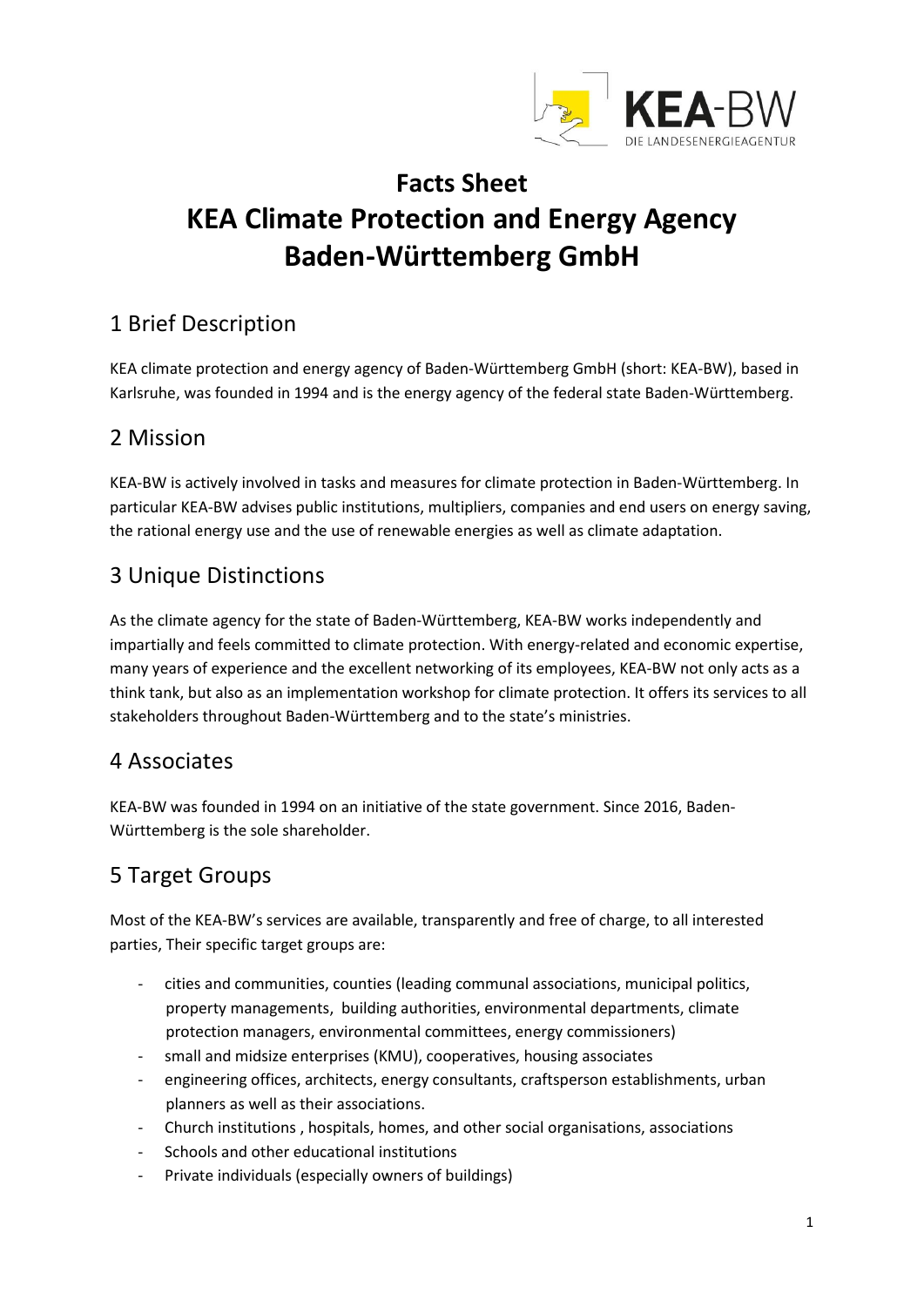

### 6 Structure and Fields of Activity

Since 2015/2016 the experience of the State Energy Agency KEA-BW has been available free of charge to all interested parties in the form of four competence centres with the following working contents:

- **Municipal climate protection** (strategies, concepts, instruments, measures as well as supporting framework conditions; especially: state offices for the European energy award eea)
- **Energy management** (non-investment measures on or in buildings and facilities of municipalities and companies; in particular: dissemination of quality assurance instruments Kom.EMS)
- **Contracting** (investment measures in buildings and systems, especially: support for energy supply and energy saving contracting projects)
- **Heat turnaround** (municipal heat planing, heat supply concepts, heating networks, CHP systems)

The competence centres provide advice in a manufacturer- and product-neutral manner and without any economic self-interest.

The fifth competence center is the Stuttgart based, impartial motivation and information program, **Zukunft Altbau (Future of old Construction)**. It offers citizens and all those involved in construction, advice and assistance on all questions relating to energy-efficient renovation of residential and nonresidential buildings. Zukunft Altbau provides free information material, regular press work and a telephone hotline and is present at trade fairs, conferences and seminars.

Together with the Solar Cluster Baden-Württemberg e.V. KEA-BW also manages the photovoltaic network in the regions of the federal state. The network offers information and advice and organizes an exchange of knowledge and experiences on the topic.

The services above are financed by the Baden-Württemberg Ministry of the Environment.

The Sustainable Mobility division, which has been developed with financial support from the Baden-Württemberg Ministry of Transport, offers initial advice for municipalities, works for the Climate Mobil competence network, which is part of the Baden-Württemberg local transportation company (NVBM), and conducts public relations work on the subject of climate protection in transportation.

The KEA-BW offers free and up-to-date information and advice on federal and, in particular, state **funding programs**. Some of the state funding programs are supervised and accompanied directly by the KEA-BW itsself.

In addition, KEA-BW is, to a small extent, active in the above-mentioned areas of work, on the one hand in research and demonstration projects funded by the EU, the federal government or the state, and on the other hand, it offers fee-based consulting services, in particular for the above-mentioned target groups.